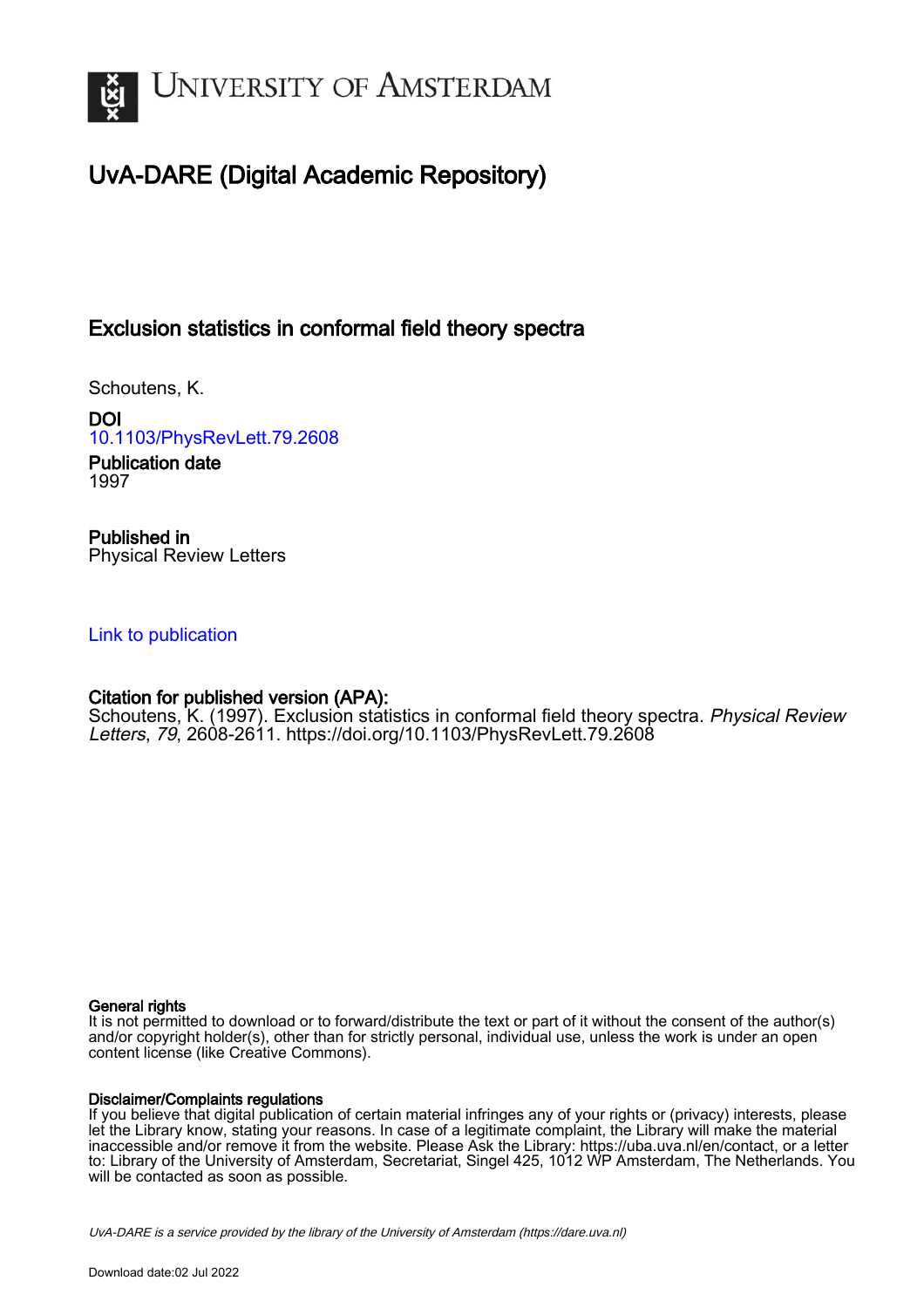### **Exclusion Statistics in Conformal Field Theory Spectra**

Kareljan Schoutens

*Institute for Theoretical Physics, Valckenierstraat 65, 1018 XE Amsterdam, The Netherlands*

(Received 17 June 1997)

We propose a new method for investigating the exclusion statistics of quasiparticles in conformal field theory (CFT) spectra. The method leads to one-particle distribution functions, which generalize the Fermi-Dirac distribution. For the simplest  $SU(n)$  invariant CFTs we find a generalization of Gentile parafermions, and we obtain new distributions for the simplest  $Z_N$ -invariant CFTs. In special examples, our approach reproduces distributions based on "fractional exclusion statistics" in the sense of Haldane. We comment on applications to fractional quantum Hall effect edge theories. [S0031-9007(97)04183-5]

PACS numbers: 05.30. – d, 05.70.Ce, 11.25.Hf

Conformal field theory (CFT) in two dimensions is an invaluable tool in the analysis of (among other things) the low-temperature properties of a variety of condensed matter systems. In the literature on CFT (which is vast), there is a certain dichotomy between, on the one hand, descriptions based on *bosonization* and, on the other, descriptions which give a central role to *quasiparticles*.

In the standard approach to rational CFT, the spectrum is described in terms of representations of a bosonic current algebra called the *chiral algebra*. Examples are affine Kac-Moody (KM) algebras and higher spin extensions (called  $W$  algebras) of the Virasoro algebra. In applications to condensed matter systems, a similar description is often used. Examples are the Luttinger liquids for 1D interacting electrons, which have a  $U(1)$  affine KM symmetry and are usually treated in bosonized form. Other examples are the low-temperature theories for the multichannel Kondo effect, which have been analyzed on the basis of their  $SU(2)_k$  affine KM symmetry.

When dealing with the CFT for noninteracting electrons, one clearly does not need bosonization, but uses free fermions (satisfying canonical anticommutation relations) instead. While interacting electrons give rise to more general CFTs, it is entirely natural to look for descriptions that mimic the treatment of free electrons. The idea is to identify fundamental excitations (quasiparticles) over the many-body ground state and to study their properties. For integrable models (analyzed using Bethe ansatz and factorizable scattering) such an approach is by now standard.

Until now, a general approach to "CFT quasiparticles" has been lacking. In special cases, progress has been made by viewing specific CFTs as massless limits of integrable particle theories, leading to "massless *S* matrices for CFT quasiparticles" [1]. Related to this is a new "integrable" approach to CFT; see [2]. Other special examples are CFTs which can be viewed as continuum limits of integrable models of lattice electrons. Examples are the  $SU(n)$ <sup>1</sup> CFTs, which can be cast in a spinon formulation analogous to that of the  $SU(n)$  Haldane-Shastry (HS) spin chains [3].

In this Letter, we propose an approach to CFT quasiparticles which is intrinsic to the CFT, i.e., which does not make reference to associated integrable particle or lattice models. The starting point is the finite size spectrum of a CFT defined on a cylinder. In particular, we focus on the chiral Hilbert spaces, which together build up a CFT partition function. In a quasiparticle formulation, a chiral Hilbert space is viewed as a collection of multiparticle (quasiparticle) states (we shall write "particle" for "quasiparticle" where no confusion can arise). For *fermionic* quasiparticles, the systematics of multiparticle states are simply given by the Pauli principle, resulting in the Fermi-Dirac distribution function. For more general quasiparticles one may try to understand the spectrum in terms of more general distributions that correspond to various forms of *exclusion statistics.*

The notion of exclusion statistics was introduced by Haldane [4], in the context of integrable theories with inverse square interactions. The main idea to study the way oneparticle levels in the spectrum are filled to form allowed many-particle states. The simplest scenario [4] is to assume that the act of filling an available one-particle state of type *i* reduces the dimension of the available Hilbert space for particles of type  $j$  by an amount  $g_{ij}$ . In the absence of other interactions, the statistics matrix *G*  $(g_{ii})$  completely determines the thermodynamics (see, e.g., [5,6]). Concrete examples of this type of exclusion statistics are the Calogero-Sutherland (CS) models of quantum mechanics with inverse square two-body interactions (with adjustable *g*).

We here propose a new method for studying the exclusion statistics of CFT quasiparticles. At the heart of our method is what can be called a "transfer matrix for truncated chiral spectra." We shall present a number of examples where CFT spectra are completely encoded in one-particle distribution functions (generalizing the Fermi-Dirac distribution). In special examples, the statistics that we find are of the type proposed by Haldane, while in other cases we find more general results.

One check on the distributions that we propose here is the coefficient  $\gamma$  in the low-temperature specific heat,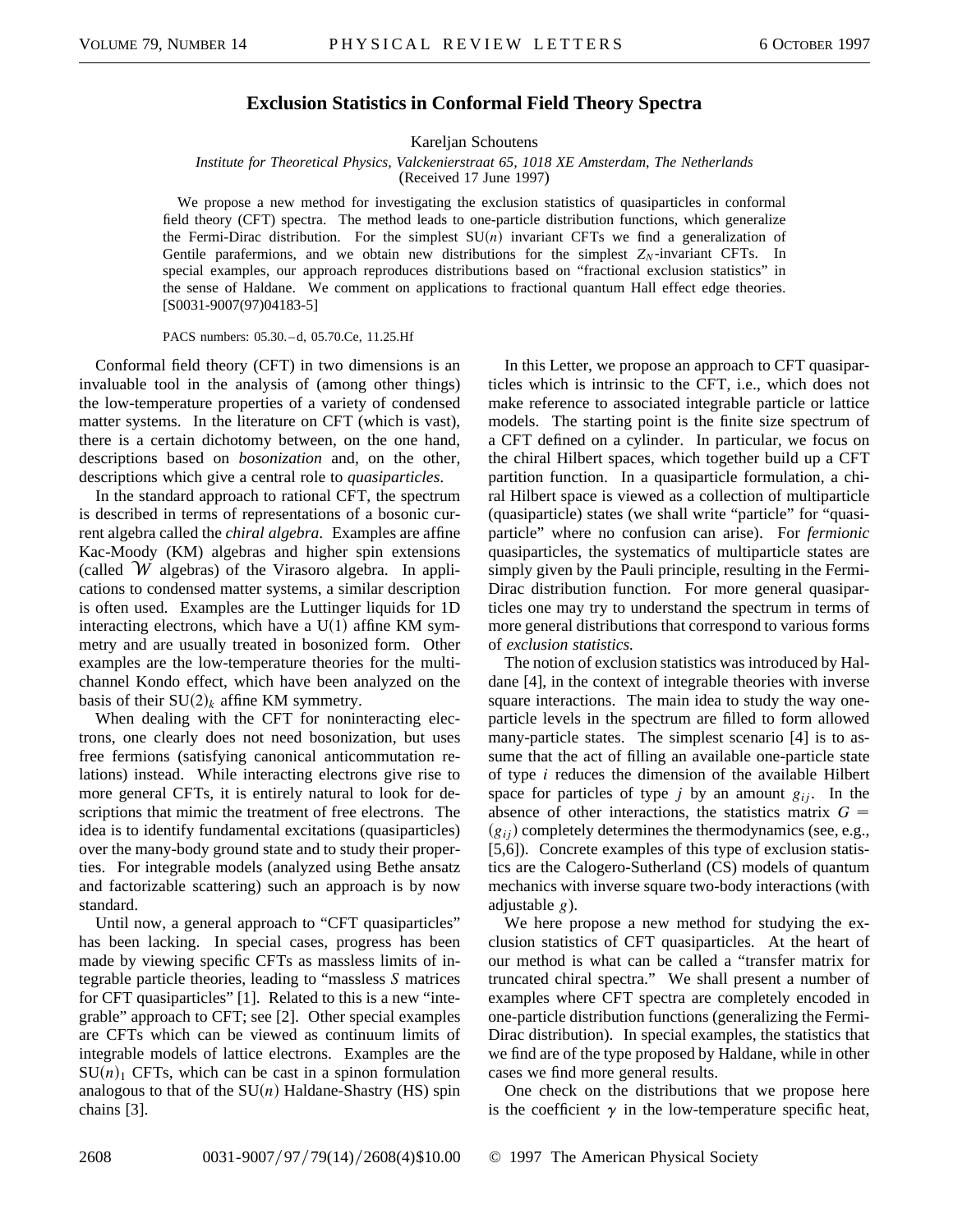which is known to be related to the central charge  $c_{CFT}$  of the CFT according to [7]

$$
\frac{C}{L} = \gamma k_B^2 \rho_0 T, \qquad \gamma = \frac{\pi}{6} c_{\text{CFT}}, \qquad (1)
$$

where  $\rho_0 = (\hbar v_F)^{-1}$  is the density of states per unit length.

To introduce our new method we focus on the simplest  $SU(2)$  invariant CFT, which is the  $SU(2)<sub>1</sub>$  Wess-Zumino-Witten model. For this CFT, a quasiparticle formulation has been proposed in [8] and worked out in great detail in [9]. The formulation uses operators  $\phi_{-s}^{\pm}$  which create quasiparticles called spinons. The spinons form a doublet under SU(2) and carry (dimensionless) energy  $L_0 = s$ . The chiral spectrum of the  $SU(2)<sub>1</sub>$  CFT may be built in the following manner. One starts by writing the following *polarized N-spinon states:*

$$
\phi^+_{-[2N-1)/4]-n_N}\cdots\phi^+_{-(3/4)-n_2}\phi^+_{-(1/4)-n_1}|0\rangle\,,\qquad(2)
$$

with  $n_N \geq \cdots \geq n_2 \geq n_1 \geq 0$ . One then uses the Yangian symmetry algebra to construct multispinon states with mixed  $+$  and  $-$  indices. The collection of all these states forms a basis of the full chiral spectrum. The  $SU(2)$ content of the Yangian multiplet labeled by  $n_1, \ldots, n_N$ follows from the generalized commutation relations satisfied by the spinon modes, or, equivalently, from the representation theory of the Yangian [8,9].

Comparing the allowed spinon modes  $\phi_{-s}^{\pm}$  with free fermion modes  $\psi_{-(1/2)-l}$ , we observe that the fermion mode  $l + \frac{1}{2}$  has "split" into an odd mode  $s = l + \frac{1}{4}$  and an even mode  $s = l + \frac{3}{4}$ . To maintain a level spacing of one unit, we view these two spinon modes as forming a single "one-particle level" in the spectrum. What we would like to do is to factorize the full chiral partition sum of the CFT into a product over these one-particle levels, so that the free energy becomes a sum of oneparticle contributions.

While we cannot straightforwardly extract the contribution of the *l*th level, we may proceed as follows. We

√

truncate the chiral spectrum by only allowing the spinon modes of the first *l* levels. We denote by  $P_l(q, x_+, x_-)$ ,  $Q_l(q, x_+, x_-)$  the partition functions of the first *l* levels, where in  $P_l$  the highest occupied mode should be odd while in  $Q_l$  it should be even. In formula

$$
P_l(q, x_+, x_-) = \text{trace}_{\text{odd}}^{(\leq l)}(q^{L_0} x_+^{N_+} x_-^{N_-})
$$
 (3)

and similar for  $Q_l(q, x_+, x_-)$ , where we introduce chemical potentials  $\mu_{\pm}$ , write  $x_{\pm} = e^{\beta \mu_{\pm}}, q = e^{-\beta(2\pi/L)(1/\rho_0)},$ and denote by  $N_{\pm}$  the number of  $\pm$  spinons in a state.

Restricting to fully polarized states (putting  $x = 0$ ), we obtain the following recursion relation

$$
\begin{pmatrix} P_l \\ Q_l \end{pmatrix} = \begin{pmatrix} 1 & q^{l-(3/4)}x_+ \\ q^{l-(1/4)}x_+ & 1 + q^{2l-1}x_+^2 \end{pmatrix} \begin{pmatrix} P_{l-1} \\ Q_{l-1} \end{pmatrix}, \tag{4}
$$

with  $P_0 = 0$  and  $Q_0 = 1$ . We now make the important step of approximating these exact expressions for  $P_l(q, x_+)$  and  $Q_l(q, x_+)$  by the product from  $j = 1$  to *l* of the largest eigenvalue  $\lambda^{(j)}_+(q, x)$  of the *j*th recursion matrix. Clearly, this brings the partition sums in the desired factorized form and reduces thermodynamic quantities to sums of independent single-level contributions. The average occupation of the *l*th level is found to be

$$
\overline{n}^{(l)}(q,x) = x \partial_x \ln \lambda_+^{(l)}(q,x) = \frac{2}{\sqrt{1 + 4 q^{1 - 2l} x^{-2}}}
$$

$$
= \frac{2}{\sqrt{1 + 4 e^{-2\beta(\mu_+ - \epsilon_l)}}}, \qquad (5)
$$

with  $\epsilon_l = (l + \frac{1}{2})\frac{2\pi}{L}$ *L*  $\frac{1}{\rho_0}$ . Note that the maximal occupation of a given level is 2. Interestingly, this distribution function for polarized  $SU(2)$  spinons is identical to that of particles with  $g = \frac{1}{2}$  (semionic) exclusion statistics [5].

If we now include the multispinon states with mixed indices, we find that the *l*th recursion matrix becomes

$$
\frac{1 - q^{2l-2}x^2}{q^{l-(1/4)}x(z + \frac{1}{z})(1 - q^{2l-2}x^2)} \frac{q^{l-(3/4)}x(z + \frac{1}{z})}{1 + q^{2l-1}x^2(z^2 + 1 + \frac{1}{z^2})},
$$
\n(6)

where we put  $x_{\pm} = x z^{\pm 1}$ . Following the same logic, we derive the distribution functions  $\overline{n}^{(l)}(q, x, z)$ . Interesting special cases are

$$
\overline{n}^{(l)}(q,x) = x \partial_x \ln \lambda_+^{(l)}(q,x,z=1) = \frac{2}{1 + q^{(1/2)-l}x^{-1}}
$$
\n(7)

for the expected total number of spinons in level *l*, and

$$
\overline{Q}^{(l)}(q, z) = \frac{e}{2} z \partial_z \ln \lambda_+^{(l)}(q, x = 1, z)
$$

$$
= \frac{e q^{l - (1/2)}(z - z^{-1})}{\sqrt{q^{2l - 1}(z + z^{-1})^2 + 4(1 - q^{2l - 1})}} \tag{8}
$$

for the expected charge at level *l* (we assume charges  $\pm \frac{e}{2}$ for the  $\pm$  spinons). The distributions (7) and (8) agree with the distributions obtained from fractional exclusion statistics with

$$
G = \begin{pmatrix} \frac{1}{2} & \frac{1}{2} \\ \frac{1}{2} & \frac{1}{2} \end{pmatrix}.
$$

Note that (7) implies that for  $z = 1$  (zero voltage) the thermodynamics of the spinon system is identical to that of two free fermions and the central charge is  $c_{\text{CFT}} =$  $2 \times \frac{1}{2} = 1$ . Note also that, with  $z = e^{(1/2)\beta eV}$ , the integrated charge  $\frac{1}{L} \sum_{l=1}^{\infty} \overline{Q}^{(l)}(q, z) = \frac{1}{4\pi} e^2 V \rho_o$ , which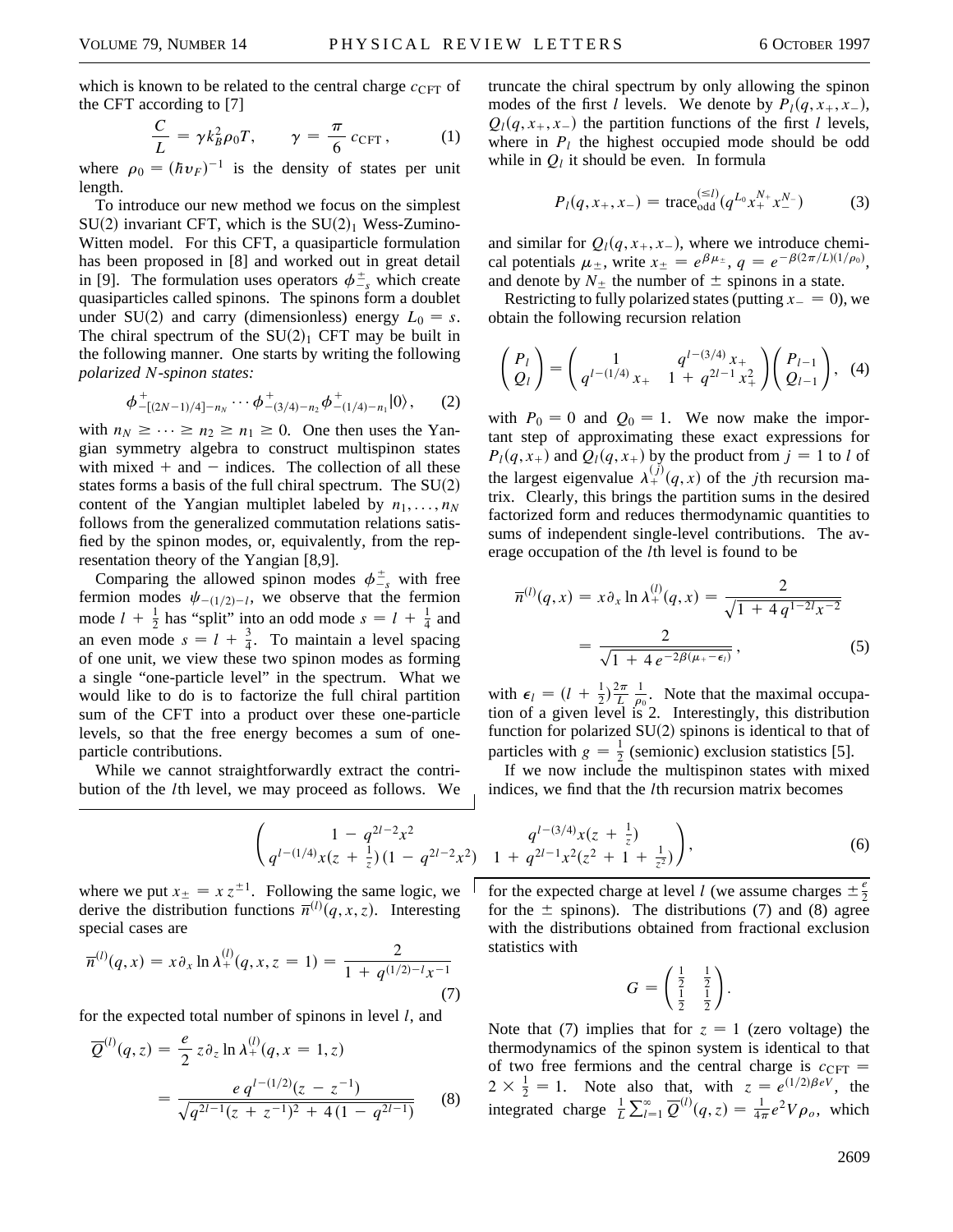is half of the value obtained for two charge  $\pm e$  free fermions.

The correspondence with Haldane statistics is satisfying since the spinons of the associated  $SU(2)$  HS spin chain satisfy these same statistics [4]. This confirms the validity of our new approach, which in no way relied on the exact solution of the HS chain.

We now present some special examples.

 $(1)$  *The* SU $(n)$ <sup>1</sup> *CFTs.*—The first generalization of the  $SU(2)_1$  results concerns the  $SU(n)_1$  spinons. The Yangian symmetry of the  $SU(n)_1$  CFT was established in [10] while the spinon formulation was presented in [3]. There are *n* fundamental spinon species  $\phi^i$ , transforming in the representation  $\overline{\mathbf{n}}$  of SU(*n*). Repeating the analysis shown above, finding explicitly the  $SU(n)$  analog of the recursion matrices  $(4)$  and  $(6)$  (see [11]), we find that  $(i)$  a single spinon species  $\phi^{i_0}$  (in absence of any others) satisfies Haldane statistics with  $g = \frac{n-1}{n}$ , (ii) when exciting all *n* spinon species symmetrically (choosing all  $x_i$  equal to  $x = e^{\beta \mu}$ , the expected total occupation of the *l*th level is given by

$$
\overline{n}^{(l)}(q,x) = x \partial_x \ln[1 + q^l x + \dots + (q^l x)^{n-1}]^n. \quad (9)
$$

Comparing these results, one finds that for  $n > 2$  there is negative mutual exclusion among different spinons.

Interestingly, the statistics going with the distribution (9) were proposed by Gentile as early as 1940 [12]. One finds that a single "Gentile parafermion" contributes the amount  $\frac{n-1}{n}$  to the central charge, so that the full result becomes  $c_{\text{CFT}} = n \frac{n-1}{n} = n - 1$ , as expected.

Our results are consistent with [13], where, by different methods, the link between  $SU(n)$  HS spin chains and Gentile parafermions has also been established.

 $(2)$   $Z_N$  *parafermions.*—Within the context of CFT, the simplest generalization of the Majorana fermion is the socalled  $Z_N$  parafermion. It features in a CFT of central charge  $c_N = \frac{2(N-1)}{N+2}$  as a primary field of dimension  $h_N = N-1$  and Z, sharpe, 1.141, By explicitly the mathed  $\frac{N-1}{N}$  and  $Z_N$  charge 1 [14]. By applying the method outlined above, we obtained a distribution function for the  $Z_N$  parafermion and established that the full CFT spectrum is reproduced by a gas of noninteracting quasiparticles of this type. For the purpose of explaining these results, we focus on the case  $N = 3$ .

It is well known that the chiral spectrum of the  $Z_3$ parafermion CFT can be interpreted in terms of two parafermions  $\psi^{\pm}$  of opposite  $Z_3$  charge. However, by exploiting the generalized commutation relations obeyed by the modes of  $\psi^{\pm}$  [14], one easily shows that the modes of  $\psi^+$  alone can generate the full spectrum, and that the  $\psi^-$  quasiparticle can be viewed as a composite of two  $\psi^+$  quasiparticles. Having understood how the  $\psi^+$  modes alone build the chiral spectrum (see [11]), one may define truncated partition sums. We found the following recursion matrix between the *l*th and the  $(l - 1)$ th truncated sums (which each have three components)

$$
\begin{pmatrix}\n(1-y^3) & y^2 & y \\
y(1-y^3) & 1 & 2y^2 \\
2y^2(1-y^3) & y(1+y^3) & 1+2y^3\n\end{pmatrix},
$$
\n(10)

with  $y = x q^l$ . The  $Z_3$  parafermion distribution function is expressed in terms of the largest eigenvalue  $\lambda_+$  of this matrix

$$
\overline{n}^{(l)}(q, x) = (y \partial_y \ln \lambda_+)(y = xq^l). \tag{11}
$$

From the asymptotics  $\lambda_+(y) \propto y^3$ , one finds that the maximum occupation per level equals 3. Using the Cardano formula one may write  $\overline{n}^{(l)}$  in closed form. We here present a plot (Fig. 1), which displays the function  $\overline{n}$  as a function of energy. As a check we (numerically) evaluated the coefficient  $\gamma$  of the specific heat, reproducing the expected value  $\gamma = \frac{\pi}{6}$  $\frac{4}{5}$ .

For general  $N$ , the distribution for  $Z_N$  parafermions allows a maximum of  $\frac{1}{2}N(N - 1)$  particles per level.

*(3) Quantum Hall effect edge theories.*—As a further application we briefly discuss edge theories for the fractional quantum Hall effect (FQHE). We shall come back to this topic in a separate publication [15]. For the  $\nu = \frac{1}{m}$ FQHE (with *m* an odd integer), the edge theory is a chiral



FIG. 1. Distribution functions for *Z*<sup>3</sup> parafermions (solid line), for ordinary fermions (dashed line), and for particles satisfying  $g = \frac{1}{3}$  exclusion statistics (dotted line). All distributions are at  $\mu = 0$ ; the energy is given in units  $\beta^{-1}$ .